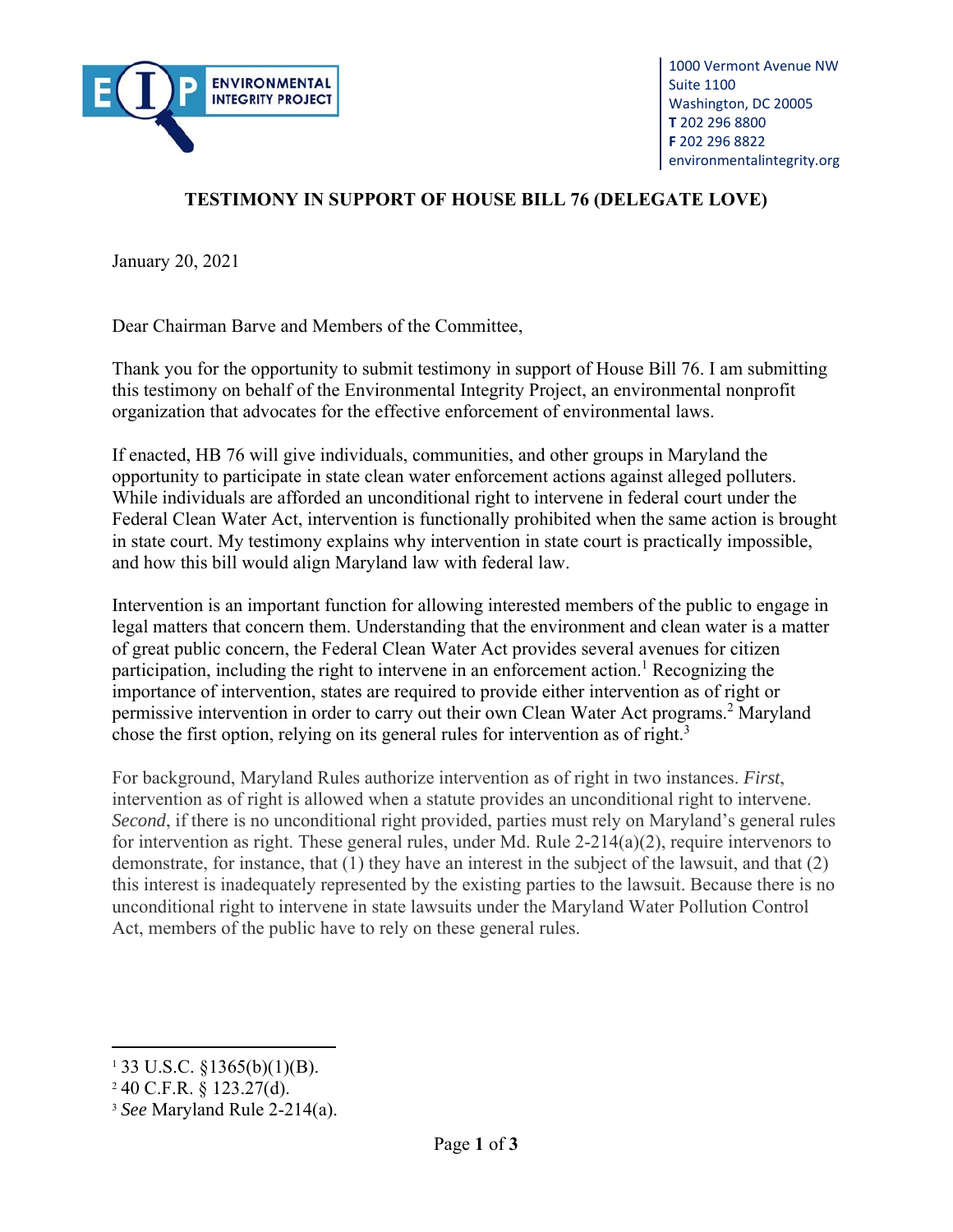A 2010 decision by the Court of Special Appeals, however, has made it functionally impossible to intervene as of right in these proceedings.<sup>4</sup> Five individuals who lived within five to fifteen miles downstream of a coal ash landfill, the Environmental Integrity Project, and the Potomac Riverkeeper tried to intervene in a state clean water enforcement action against a coal ash landfill that was unlawfully dumping toxic pollution into nearby waterways. The court denied their attempt to intervene. And although the individuals and groups appealed, the Court of Special Appeals upheld the lower court's denial, finding that they were unable to meet these two additional requirements under the general rules for intervention.

*First*, for the requirement that intervenors have an interest in the enforcement action, the individuals and groups attested that they lived downstream from, fished in, sailed in, and were dedicated to the protection of the rivers and streams receiving pollution from the landfill. The Court of Special Appeals rejected these interests and interpreted the general rules to require that for a party to intervene, their interest cannot be one that is shared by the general public. For example, the court ruled that the five individuals did not show "that they [were] personally affected in some way that is different from any other residents living within a ten to fifteen mile radius" of the landfill.<sup>5</sup> Likewise, the court ruled that the environmental groups' interests "do not appear to be different than and distinct from the interests of the general public in protecting the environment, restoring and safeguarding the natural habitats of the Wicomico and Potomac Rivers, and enforcing state environmental laws."6

*Second*, the court also found that the individuals and environmental groups could not join the lawsuit because the State of Maryland adequately represented their interests. According to the court, Maryland and these private citizens and environmental groups all shared the goals of "generally protecting the environment." This is despite the fact that Maryland asserted to the court that their interests were "potentially inconsistent" and "not necessarily the same."<sup>7</sup>

While the court's analysis was premised on the facts of a specific case, it is difficult to see how any environmental group or most interested citizen could overcome this exceptionally high hurdle. In spite of the fact that the five individual citizens lived downstream of the facility, recreated on and around the rivers, and expressed concerns regarding the pollution's impact on their property values, the court found their interests to be no different than other local residents'. And in spite of the groups' specifically articulated interests—for instance, Potomac Riverkeeper's with respect to protecting and preventing pollution of the very waterways at issue in the case—the court found these interests to be shared by the general public and the State of Maryland. So although it is true that Maryland offers general rules for intervention as of right, intervention is practically prohibited in state clean water enforcement cases. In contrast, under these same set of facts in federal court, intervention would have been granted because the Federal Clean Water Act provides an unconditional right to intervene.

<sup>4</sup> *Environmental Integrity Project v. Mirant Ash Management, LLC*, 197 Md. App. 179 (2010), *available at* https://law.justia.com/cases/maryland/court-of-special-appeals/2010/1779s09-1.html (last accessed Jan. 18, 2021).

<sup>5</sup> *Id.* at 189.

 $6$   $Id.$ 

<sup>7</sup> *Id.* at 190–191.